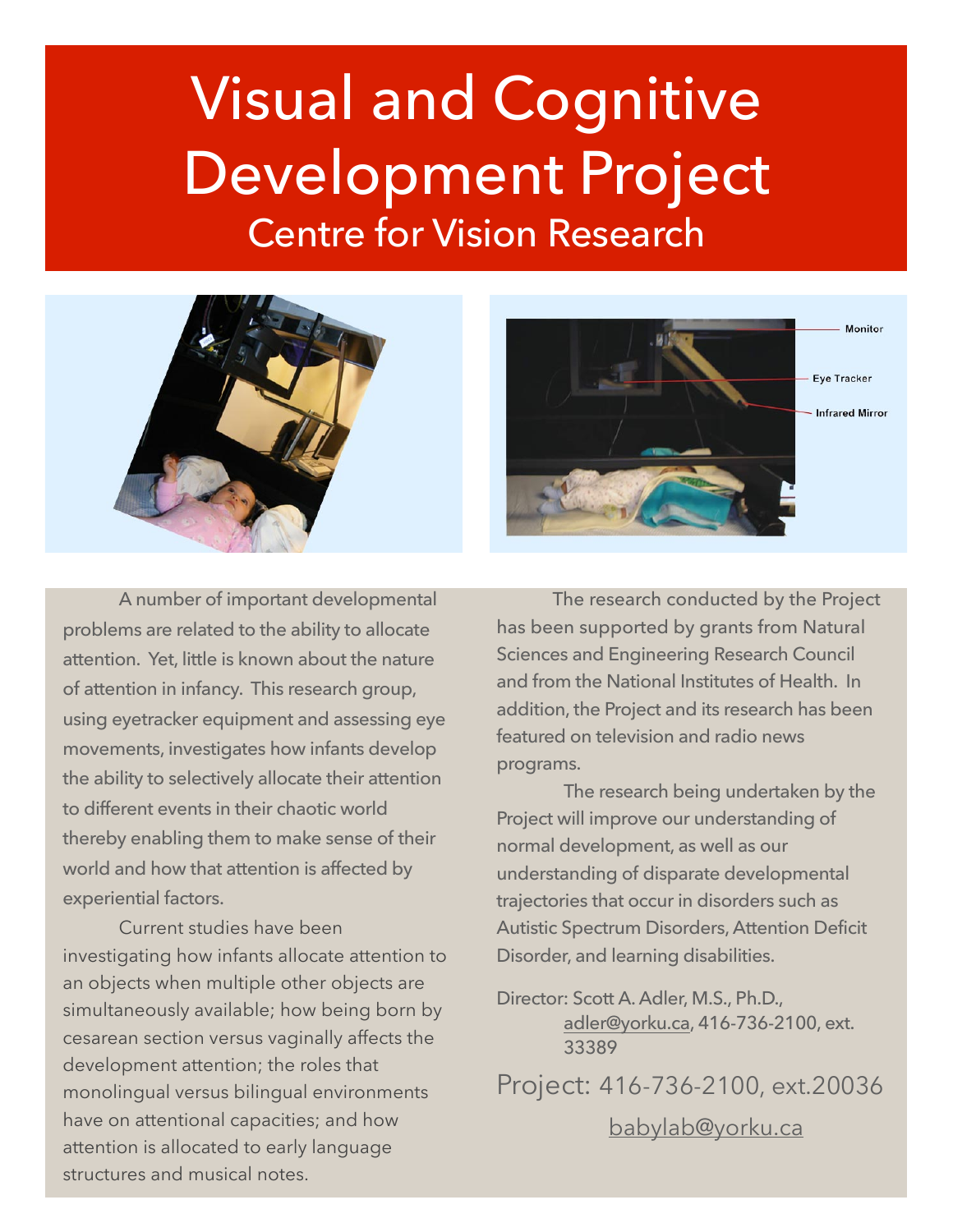## **Development of Selective Attention in Infancy**

A question of fundamental importance for cognitive development is how infants, with limited cognitive resources, are able to selectively filter the overabundance of information in their environment to allow for coherent learning about their world. To answer this, we rely on the construct of selective attention, generally described as the process with which the mind takes hold of one out of a multitude of possible objects while ignoring the others. Attentional selection is necessary for efficient cognitive functioning because we have limited resources with which to process the immense amount of information in the visual world. Developmentally, for infants to learn about their world and to construct an organized representation of their world, mechanisms of selective attention would seem to be even more critical. The particular objective of this research program, therefore, is to begin to delineate the mechanisms of selective attention in early development by use of a new methodology of assessing infants' and adults' eye movements. This research also has the potential to enable a better understanding of what goes wrong in attentional development when infants and children have trouble selectively filtering the information in their worlds, such as in Attention Deficit Disorder and Autism. Further, this research will begin to examine how unique early experiences, such as monolingualism versus bilingualism and being vaginally delivered versus being delivered by cesarean section impacts the development of selective attention.

Infants will be laid down on their backs in a specialized crib and view colourful pictures, such as checkerboards, bullseyes, cartoon faces, letters, etc., on a monitor situated 48 cm overhead. As the infant views the pictures, their eye movements to the pictures are recorded. Each session consists anywhere from 30 to 100 pictures, lasting from 2 to 5 minutes depending on conditions and timing of the components of each trial. In each study, any given participant only completes a single session.

## **What kind of participants are required (age, gender, etc.)?**

We are looking for any baby whose age falls anywhere between 2 and 6 months of age.

## **The time commitment involved for participants?**

Almost all studies are a single session in which parent and baby spend approximately 30 minutes at the Project. During this time, more information is provided to the participants, the baby views the pictures, and any questions the parent has are answered.

## **Where and when the study will take place?**

The studies take place at the Visual and Cognitive Development Project at York University. Free dedicated parent parking is provided near the building. The studies are continuous and on-going, so we are always looking for new participants.